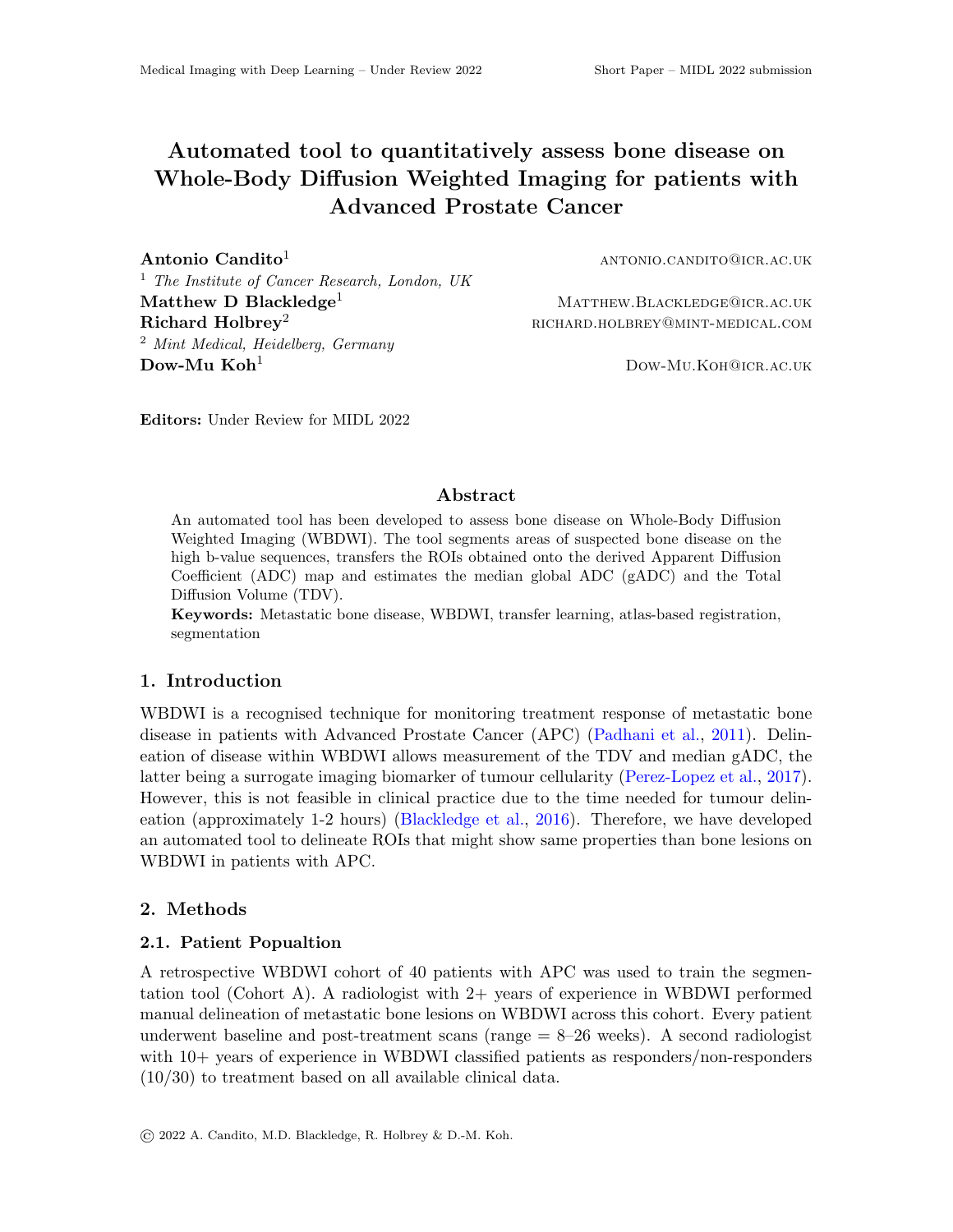# 2.2. Image Acquisition

WBDWI was acquired using b-values of  $50/600/900$  s/mm<sup>2</sup> on a 1.5T scanner (MAGNE-TOM Aera, Siemens Healthcare, Erlangen, Germany), over 4-5 stations from skull base to mid-thigh, with each station consisting of 40 slices with a slice thickness of 5mm.

# 2.3. Image Processing

The automated tool includes four steps:

- b=900  $s/mm^2$  image signal normalisation. An AI-based model with Unet architecture was trained to delineate the spinal cord on WBDWI (Cohort A; 80/20% training/validation split) using a two-channel input: (i) calculated  $b=0$  s/ $mm^2$  image, and (ii) ADC map following mono-exponential fitting across all b-values. Images were normalised to the 90<sup>th</sup> percentile of  $b=900 s/mm^2$  signal within the spinal cord.
- An atlas-based 3D affine transform followed by diffeomorphic demons registration was performed to delineate the full skeleton on WBDWI. ADC map (target) was registered to an atlas cohort of ADC maps of 15 patients with diffuse Multiple Myeloma (MM) for which entire skeleton was manually defined (Cohort B). A weighted majority voting method was used to determine a probability mask for the skeleton. Moreover, the registration employs a transfer deep-learning model (VGG16) to improve initial alignment between the target and atlas images.
- A machine learning model was trained to derive the ROIs. 18 baseline WBDWI scans of patients with APC (Cohort A) were used for training a xgBoost algorithm to classify healthy/diseased bone voxel-wise. The algorithm was trained using two features, (i) the atlas-derived skeleton probability at each voxel location, and (ii) the normalised  $b=900 s/mm^2$  image.
- Derived ROIs were transferred onto the ADC map to derive the median gADC, TDV (in millilitres), changes in median global ADC ( $\Delta gADC$ ) and TDV ( $\Delta TDV$ ) after treatment.

# 3. Results

Dice score between the manual and predicted spinal cord mask on test datasets was on average 0.89. A leave-one-out cross validation (LOOCV) was performed to assess the performance of the atlas-based registration assisted with the transfer-deep learning model. Dice score, average Hausdorff distance and Relative Difference (RD) of skeletal volume (following logarithmic transform) between manual defined and automatically derived skeleton mask were 0.65, 2.8 mm, 3.5%, respectively. The software tested on the holdout WBDWI scans showed a RD of median gADC and log TDV of  $5.53\%(2.17-10.75)$  and  $4.02\%(2.77-14.50)$ , respectively. Figure 1 shows one patient with diffuse bone metastases. The ADC and TDV derived from ROIs delineated from a radiologist suggest a response to treatment (increase of ADC and decrease of TDV post-treatment). The accuracy in predicting responders/nonresponders in the retrospective cohort was 82.5% (with sensitivity/specificity of 70/86.7%) using a threshold of  $+25\%$  or  $-40\%$  for  $\Delta gADC$  and  $\Delta TDV$  [\(Donners et al.,](#page-2-3) [2018\)](#page-2-3), respectively.